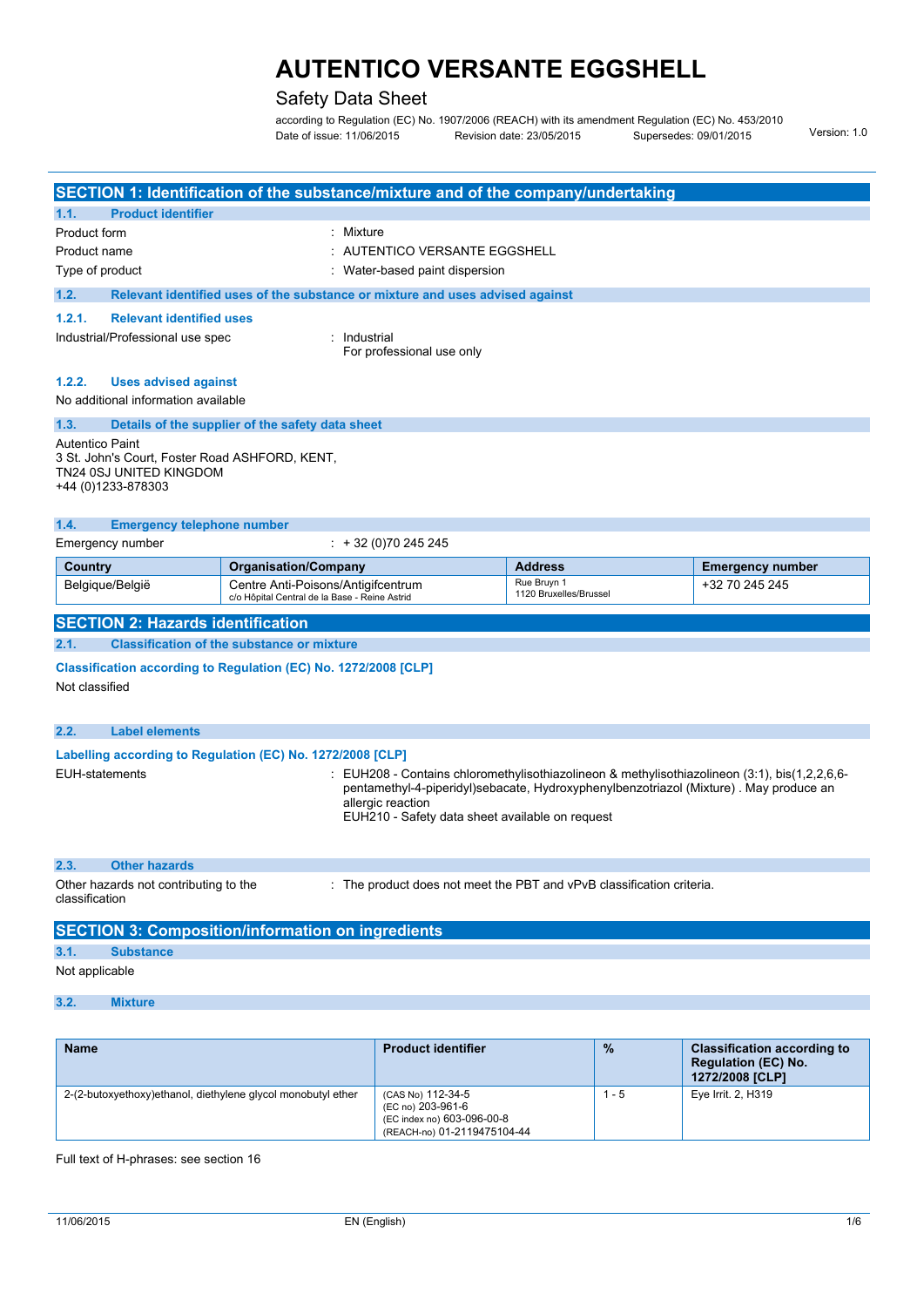#### Safety Data Sheet

according to Regulation (EC) No. 1907/2006 (REACH) with its amendment Regulation (EC) No. 453/2010

|                         | <b>SECTION 4: First aid measures</b>                                |                                                                                                                                                                                                      |
|-------------------------|---------------------------------------------------------------------|------------------------------------------------------------------------------------------------------------------------------------------------------------------------------------------------------|
| 4.1.                    | <b>Description of first aid measures</b>                            |                                                                                                                                                                                                      |
|                         | First-aid measures after inhalation                                 | Remove person to fresh air and keep comfortable for breathing.                                                                                                                                       |
|                         | First-aid measures after skin contact                               | Remove affected clothing and wash all exposed skin area with mild soap and water, followed<br>by warm water rinse.                                                                                   |
|                         | First-aid measures after eye contact                                | Rinse immediately with plenty of water. Direct contact with the eyes is likely slightly irritating.<br>Obtain medical attention if pain, blinking or redness persist.                                |
|                         | First-aid measures after ingestion                                  | Rinse mouth. Do NOT induce vomiting. Obtain emergency medical attention.                                                                                                                             |
| 4.2.                    | Most important symptoms and effects, both acute and delayed         |                                                                                                                                                                                                      |
|                         | Symptoms/injuries                                                   | Not expected to present a significant hazard under anticipated conditions of normal use.                                                                                                             |
|                         | Symptoms/injuries after eye contact                                 | Direct contact with the eyes is likely slightly irritating.                                                                                                                                          |
| 4.3.                    |                                                                     | Indication of any immediate medical attention and special treatment needed                                                                                                                           |
| Not required.           |                                                                     |                                                                                                                                                                                                      |
|                         | <b>SECTION 5: Firefighting measures</b>                             |                                                                                                                                                                                                      |
| 5.1.                    | <b>Extinguishing media</b>                                          |                                                                                                                                                                                                      |
|                         | Suitable extinguishing media                                        | : Foam. Dry powder. Carbon dioxide. Water spray. Sand.                                                                                                                                               |
|                         | Unsuitable extinguishing media                                      | None, to our knowledge.                                                                                                                                                                              |
| 5.2.                    | Special hazards arising from the substance or mixture               |                                                                                                                                                                                                      |
| Fire hazard             |                                                                     | In dry state: combustible.                                                                                                                                                                           |
| <b>Explosion hazard</b> |                                                                     | Not applicable.                                                                                                                                                                                      |
|                         | Reactivity in case of fire                                          | Not applicable.                                                                                                                                                                                      |
| fire                    | Hazardous decomposition products in case of                         | Incomplete combustion will generate poisonous carbon monoxide, carbon dioxide and other<br>toxic gases.                                                                                              |
| 5.3.                    | <b>Advice for firefighters</b>                                      |                                                                                                                                                                                                      |
|                         | Precautionary measures fire                                         | : Avoid (reject) fire-fighting water to enter environment.                                                                                                                                           |
|                         | Protection during firefighting                                      | Do not enter fire area without proper protective equipment, including respiratory protection.                                                                                                        |
| Other information       |                                                                     | : High temperature may liberate toxic gases.                                                                                                                                                         |
|                         | <b>SECTION 6: Accidental release measures</b>                       |                                                                                                                                                                                                      |
| 6.1.                    | Personal precautions, protective equipment and emergency procedures |                                                                                                                                                                                                      |
| 6.1.1.                  | For non-emergency personnel                                         |                                                                                                                                                                                                      |
|                         | Protective equipment                                                | : Wear suitable protective clothing, gloves and eye/face protection.                                                                                                                                 |
| 6.1.2.                  | For emergency responders                                            |                                                                                                                                                                                                      |
|                         | No additional information available                                 |                                                                                                                                                                                                      |
| 6.2.                    | <b>Environmental precautions</b>                                    |                                                                                                                                                                                                      |
|                         | screens if possible.                                                | Notify authorities if liquid enters sewers or public waters. Avoid release to the environment. Restrict liquid from spreading over surface with floating                                             |
| 6.3.                    | Methods and material for containment and cleaning up                |                                                                                                                                                                                                      |
|                         | Methods for cleaning up                                             | : Clean up any spills as soon as possible, using an absorbent material to collect it. Waste to<br>eliminate according to chemical waste law.                                                         |
| 6.4.                    | <b>Reference to other sections</b>                                  |                                                                                                                                                                                                      |
|                         | See Heading 8. Exposure controls and personal protection.           |                                                                                                                                                                                                      |
|                         | <b>SECTION 7: Handling and storage</b>                              |                                                                                                                                                                                                      |
| 7.1.                    | <b>Precautions for safe handling</b>                                |                                                                                                                                                                                                      |
|                         | Precautions for safe handling                                       | Wash hands and other exposed areas with mild soap and water before eating, drinking or<br>smoking and when leaving work. Provide good ventilation in process area to prevent formation<br>of vapour. |
| 7.2.                    | Conditions for safe storage, including any incompatibilities        |                                                                                                                                                                                                      |
|                         | Storage conditions                                                  | : Store away from freezing (avoid freezing during storage). Keep only in the original container in<br>a cool, well ventilated place away from : heat sources. Keep container closed when not in use. |
|                         | Storage temperature                                                 | $5 - 30 °C$                                                                                                                                                                                          |
|                         |                                                                     |                                                                                                                                                                                                      |
| Storage area            |                                                                     | Store away from freezing (avoid freezing during storage).                                                                                                                                            |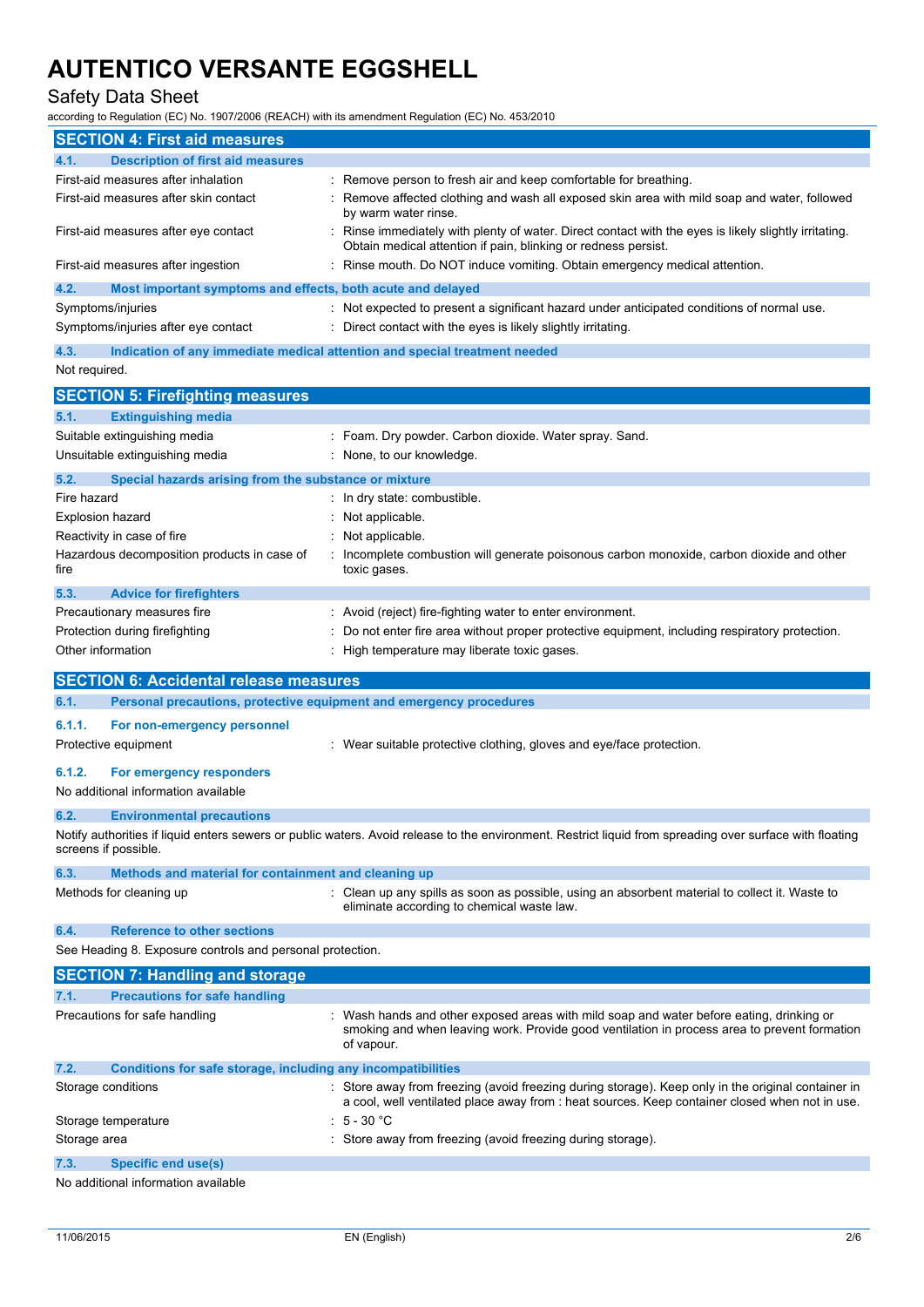#### Safety Data Sheet

according to Regulation (EC) No. 1907/2006 (REACH) with its amendment Regulation (EC) No. 453/2010

#### **SECTION 8: Exposure controls/personal protection**

|--|

| 2-(2-butoxyethoxy)ethanol, diethylene glycol monobutyl ether (112-34-5) |                               |                           |
|-------------------------------------------------------------------------|-------------------------------|---------------------------|
| United Kingdom                                                          | Local name                    | 2-(2-Butoxyethoxy)ethanol |
| United Kingdom                                                          | WEL TWA (mg/m <sup>3</sup> )  | $67.5 \,\mathrm{mq/m^3}$  |
| United Kingdom                                                          | WEL TWA (ppm)                 | $10$ ppm                  |
| United Kingdom                                                          | WEL STEL (mg/m <sup>3</sup> ) | 101.2 mg/m <sup>3</sup>   |
| United Kingdom                                                          | WEL STEL (ppm)                | 15 ppm                    |

| 8.2.<br><b>Exposure controls</b> |                                                                                                                                    |
|----------------------------------|------------------------------------------------------------------------------------------------------------------------------------|
| Hand protection                  | : Wear protective gloves.                                                                                                          |
| Eye protection                   | : Where contact with eyes or skin is likely, wear suitable protection.                                                             |
| Skin and body protection         | : If repeated skin contact or contamination of clothing is likely, protective clothing should be<br>worn. Avoid contact with skin. |
| Respiratory protection           | $\therefore$ Not applicable.                                                                                                       |
| Environmental exposure controls  | : Do not flush into surface water or sewer system.                                                                                 |
| Other information                | : Do not eat, drink or smoke during use.                                                                                           |

| Other information                                             | : Do not eat, drink or smoke during use.                     |
|---------------------------------------------------------------|--------------------------------------------------------------|
| <b>SECTION 9: Physical and chemical properties</b>            |                                                              |
| 9.1.<br>Information on basic physical and chemical properties |                                                              |
| Physical state                                                | : Liquid                                                     |
| Colour                                                        | : Color according to color choice.                           |
| Odour                                                         | : Characteristic.                                            |
| Odour threshold                                               | : No data available                                          |
| pH                                                            | $: 7.5 - 10$                                                 |
| Relative evaporation rate (butylacetate=1)                    | : No data available                                          |
| Melting point                                                 | : No data available                                          |
| Freezing point                                                | : $\approx 0$ °C                                             |
| Boiling point                                                 | : $\approx 100 \degree C$                                    |
| Flash point                                                   | : Not applicable.                                            |
| Auto-ignition temperature                                     | : No data available                                          |
| Decomposition temperature                                     | : No data available                                          |
| Flammability (solid, gas)                                     | : Non flammable                                              |
| Vapour pressure                                               | : Not applicable                                             |
| Relative vapour density at 20 °C                              | : No data available                                          |
| Relative density                                              | : No data available                                          |
| Density                                                       | : $\approx 1.16$                                             |
| Solubility                                                    | : Solubility in / Miscibility with. water. Soluble in water. |
| Log Pow                                                       | : No data available                                          |
| Viscosity, kinematic                                          | : No data available                                          |
|                                                               |                                                              |

Viscosity, dynamic : ≈ 25000 mPa.s Explosive properties in the set of the state of the September 2011 in the September 2016 in the September 2016 Oxidising properties : Not applicable. Explosive limits **Explosive limits Explosive limits Explosive limits Explosive limits EXPLOSIVE 2018** 

**9.2. Other information**

VOC content : ≈ 23 g/l Exterior walls of mineral substrate : Value limits of the EU for this product (VOC 2010) : 40 g/l

| <b>SECTION 10: Stability and reactivity</b> |                                           |  |  |
|---------------------------------------------|-------------------------------------------|--|--|
| 10.1.                                       | <b>Reactivity</b>                         |  |  |
| Not applicable.                             |                                           |  |  |
| 10.2.                                       | <b>Chemical stability</b>                 |  |  |
| Stable under normal conditions.             |                                           |  |  |
| 10.3.                                       | <b>Possibility of hazardous reactions</b> |  |  |
|                                             | Refer to section 10.1 on Reactivity.      |  |  |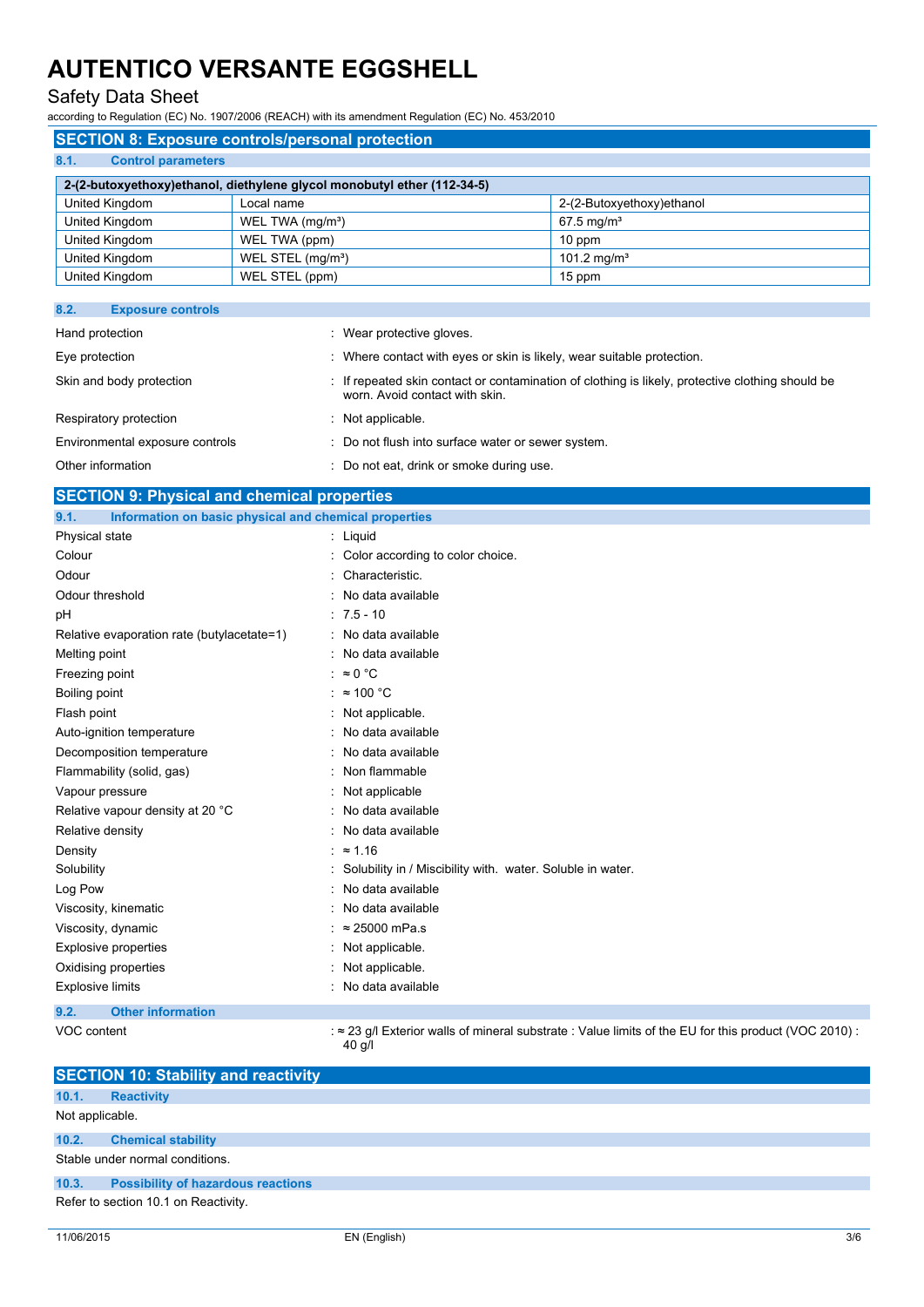#### Safety Data Sheet

according to Regulation (EC) No. 1907/2006 (REACH) with its amendment Regulation (EC) No. 453/2010

### **10.4. Conditions to avoid**

Extremely high or low temperatures.

#### **10.5. Incompatible materials**

Strong acids. Strong bases.

**10.6. Hazardous decomposition products**

Incomplete combustion will generate poisonous carbon monoxide, carbon dioxide and other toxic gases.

| <b>SECTION 11: Toxicological information</b>           |                                                                                                      |
|--------------------------------------------------------|------------------------------------------------------------------------------------------------------|
| Information on toxicological effects<br>11.1.          |                                                                                                      |
| Acute toxicity                                         | : Not classified                                                                                     |
| Skin corrosion/irritation                              | : Not classified<br>Based on available data, the classification criteria are not met<br>pH: 7.5 - 10 |
| Serious eye damage/irritation                          | : Not classified<br>Based on available data, the classification criteria are not met<br>pH: 7.5 - 10 |
| Respiratory or skin sensitisation                      | : Not classified<br>Based on available data, the classification criteria are not met                 |
| Germ cell mutagenicity                                 | : Not classified<br>Based on available data, the classification criteria are not met                 |
| Carcinogenicity                                        | Not classified<br>Based on available data, the classification criteria are not met                   |
| Reproductive toxicity                                  | : Not classified<br>Based on available data, the classification criteria are not met                 |
| Specific target organ toxicity (single exposure)       | : Not classified<br>Based on available data, the classification criteria are not met                 |
| Specific target organ toxicity (repeated<br>exposure)  | Not classified<br>Based on available data, the classification criteria are not met                   |
| Aspiration hazard                                      | : Not classified<br>Based on available data, the classification criteria are not met                 |
| Potential adverse human health effects and<br>symptoms | : Based on available data, the classification criteria are not met.                                  |
| <b>SECTION 12: Ecological information</b>              |                                                                                                      |
| 12.1.<br><b>Toxicity</b>                               |                                                                                                      |
| Ecology - general                                      | : In water, material soluble.                                                                        |

| 12.2.          | <b>Persistence and degradability</b>       |                                                                                                      |  |
|----------------|--------------------------------------------|------------------------------------------------------------------------------------------------------|--|
|                | No additional information available        |                                                                                                      |  |
| 12.3.          | <b>Bioaccumulative potential</b>           |                                                                                                      |  |
|                | No additional information available        |                                                                                                      |  |
| 12.4.          | <b>Mobility in soil</b>                    |                                                                                                      |  |
|                | <b>AUTENTICO VERSANTE EGGSHELL</b>         |                                                                                                      |  |
| Ecology - soil |                                            | None known.                                                                                          |  |
|                |                                            |                                                                                                      |  |
| 12.5.          | <b>Results of PBT and vPvB assessment</b>  |                                                                                                      |  |
|                | No additional information available        |                                                                                                      |  |
| 12.6.          | <b>Other adverse effects</b>               |                                                                                                      |  |
|                | Additional information                     | : Avoid release to the environment                                                                   |  |
|                | <b>SECTION 13: Disposal considerations</b> |                                                                                                      |  |
| 13.1.          | <b>Waste treatment methods</b>             |                                                                                                      |  |
|                | Waste disposal recommendations             | : Forbidden through garbage can or sewerage, follow the next guidelines: $75/442/EG$ &<br>91/689/EG. |  |
|                | Ecology - waste materials                  | : Avoid release to the environment.                                                                  |  |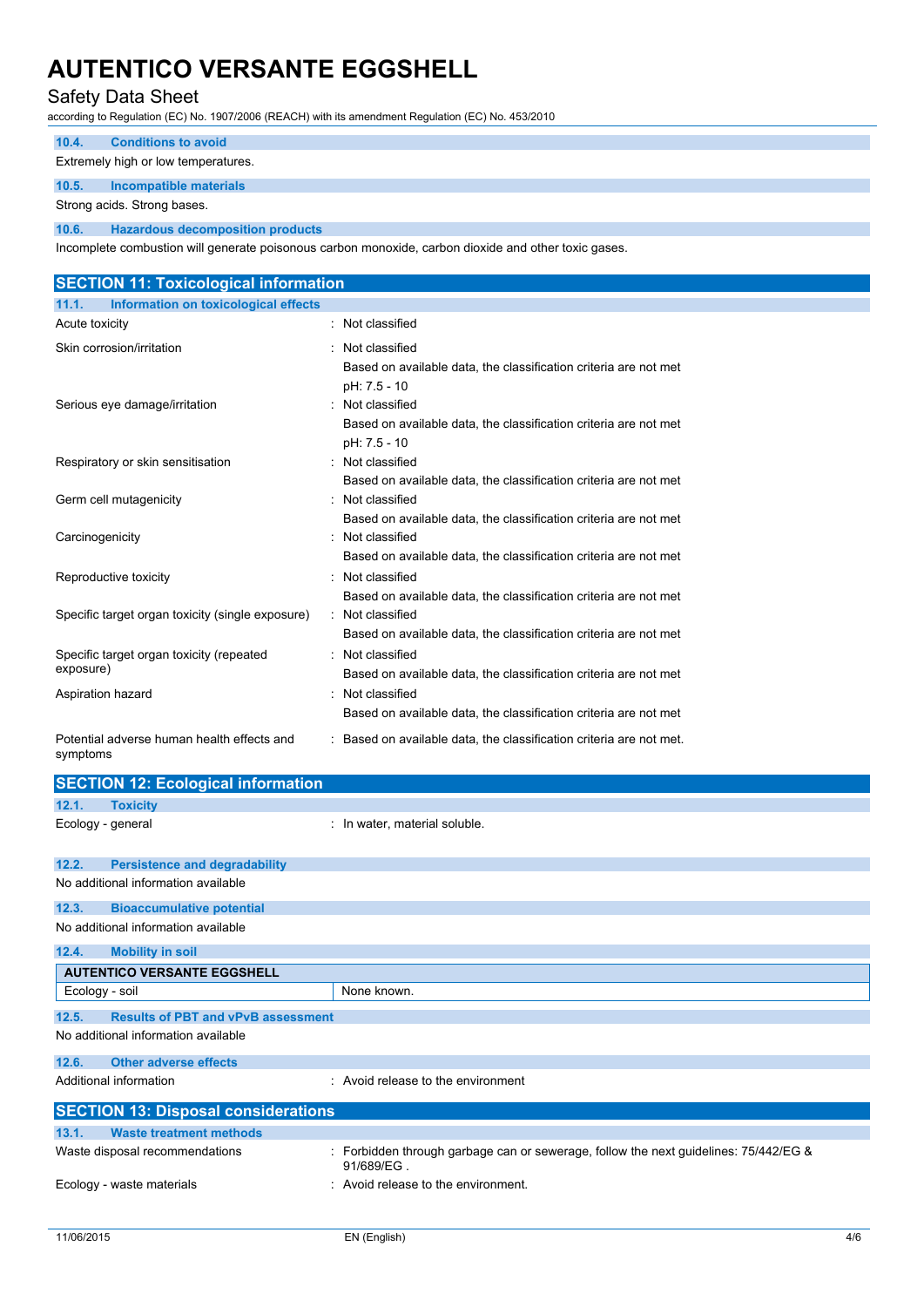### Safety Data Sheet

according to Regulation (EC) No. 1907/2006 (REACH) with its amendment Regulation (EC) No. 453/2010

| <b>SECTION 14: Transport information</b>                                          |                                                                                                                      |  |  |
|-----------------------------------------------------------------------------------|----------------------------------------------------------------------------------------------------------------------|--|--|
| In accordance with ADR / RID / IMDG / IATA / ADN                                  |                                                                                                                      |  |  |
| 14.1.<br><b>UN number</b>                                                         |                                                                                                                      |  |  |
| Not regulated for transport                                                       |                                                                                                                      |  |  |
| 14.2.<br><b>UN proper shipping name</b>                                           |                                                                                                                      |  |  |
| Proper Shipping Name (ADR)                                                        | : Not applicable                                                                                                     |  |  |
| Proper Shipping Name (IATA)                                                       | : Not applicable                                                                                                     |  |  |
| 14.3.<br><b>Transport hazard class(es)</b>                                        |                                                                                                                      |  |  |
| <b>ADR</b>                                                                        |                                                                                                                      |  |  |
| Transport hazard class(es) (ADR)                                                  | : Not applicable                                                                                                     |  |  |
|                                                                                   |                                                                                                                      |  |  |
| <b>IATA</b>                                                                       |                                                                                                                      |  |  |
| Transport hazard class(es) (IATA)                                                 | : Not applicable                                                                                                     |  |  |
|                                                                                   |                                                                                                                      |  |  |
| 14.4.<br><b>Packing group</b>                                                     |                                                                                                                      |  |  |
| Packing group (ADR)                                                               | : Not applicable                                                                                                     |  |  |
| Packing group (IATA)                                                              | : Not applicable                                                                                                     |  |  |
| 14.5.<br><b>Environmental hazards</b>                                             |                                                                                                                      |  |  |
| Dangerous for the environment<br>: No                                             |                                                                                                                      |  |  |
| Other information                                                                 | : No supplementary information available                                                                             |  |  |
| 14.6.<br><b>Special precautions for user</b>                                      |                                                                                                                      |  |  |
|                                                                                   |                                                                                                                      |  |  |
| - Overland transport                                                              |                                                                                                                      |  |  |
| No data available                                                                 |                                                                                                                      |  |  |
| - Air transport                                                                   |                                                                                                                      |  |  |
| No data available                                                                 |                                                                                                                      |  |  |
| 14.7.<br>Transport in bulk according to Annex II of MARPOL 73/78 and the IBC Code |                                                                                                                      |  |  |
| Not applicable                                                                    |                                                                                                                      |  |  |
| <b>SECTION 15: Regulatory information</b>                                         |                                                                                                                      |  |  |
| 15.1.                                                                             | Safety, health and environmental regulations/legislation specific for the substance or mixture                       |  |  |
| 15.1.1.<br><b>EU-Regulations</b>                                                  |                                                                                                                      |  |  |
| Contains no substances with Annex XVII restrictions                               |                                                                                                                      |  |  |
| Contains no substance on the REACH candidate list                                 |                                                                                                                      |  |  |
| Contains no REACH Annex XIV substances                                            |                                                                                                                      |  |  |
|                                                                                   |                                                                                                                      |  |  |
| VOC content                                                                       | : $\approx$ 23 g/l Exterior walls of mineral substrate : Value limits of the EU for this product (VOC 2010):         |  |  |
|                                                                                   | $40$ g/l                                                                                                             |  |  |
|                                                                                   |                                                                                                                      |  |  |
| 15.1.2.<br><b>National regulations</b>                                            |                                                                                                                      |  |  |
| No additional information available                                               |                                                                                                                      |  |  |
| 15.2.<br><b>Chemical safety assessment</b>                                        |                                                                                                                      |  |  |
| No chemical safety assessment has been carried out                                |                                                                                                                      |  |  |
|                                                                                   |                                                                                                                      |  |  |
| <b>SECTION 16: Other information</b>                                              |                                                                                                                      |  |  |
| Data sources                                                                      | REGULATION (EC) No 1272/2008 OF THE EUROPEAN PARLIAMENT AND OF THE                                                   |  |  |
|                                                                                   | COUNCIL of 16 December 2008 on classification, labelling and packaging of substances and                             |  |  |
|                                                                                   | mixtures, amending and repealing Directives 67/548/EEC and 1999/45/EC, and amending<br>Regulation (EC) No 1907/2006. |  |  |
| Other information                                                                 | : None.                                                                                                              |  |  |
| Full text of H- and EUH-statements:                                               |                                                                                                                      |  |  |
| Eye Irrit. 2                                                                      | Serious eye damage/eye irritation, Category 2                                                                        |  |  |
| H319                                                                              | Causes serious eye irritation                                                                                        |  |  |

EUH208 Contains . May produce an allergic reaction